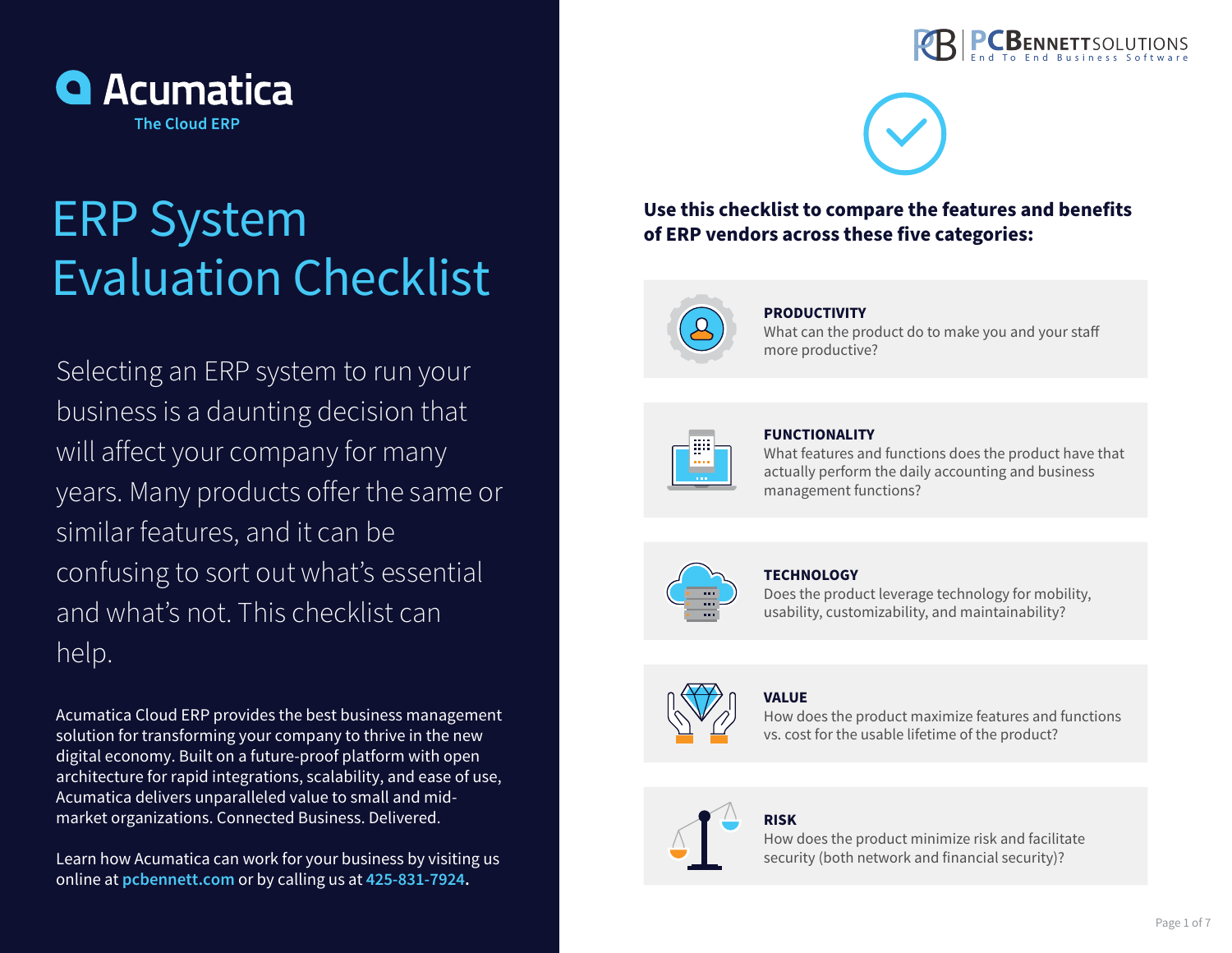



| <b>Feature</b>                                     | <b>Benefit</b>                                                                                                                             | <b>Priority</b>                   | <b>Q</b> Acumatica |  |
|----------------------------------------------------|--------------------------------------------------------------------------------------------------------------------------------------------|-----------------------------------|--------------------|--|
| Intuitive                                          | Easy to learn and use.                                                                                                                     | $\blacktriangledown$              |                    |  |
| Work from anywhere                                 | Access to system from any device, anytime, anywhere to<br>facilitate staff working from home, late/weekend shifts, and<br>field personnel. | $\vert \cdot \vert$               |                    |  |
| Multi-language                                     | Work in the language that best fits you. Print documents<br>(like invoices) in the language of your customer.                              | $\vert \cdot \vert$               | $\checkmark$       |  |
| Multi-currency                                     | Work in any currency and convert as needed.                                                                                                | $\boxed{\phantom{1}}$             | $\checkmark$       |  |
| Workflow                                           | Automate business processes, approvals, and notifications.                                                                                 | $\overline{\phantom{0}}$          | $\checkmark$       |  |
| Wiki's                                             | Share information and company documents among any<br>combination of teams, departments, and external users.                                | $\left  \rule{0pt}{10pt} \right.$ |                    |  |
| Document<br>management                             | Make documents accessible to all key personnel.                                                                                            | $\left  \mathbf{v} \right $       | $\checkmark$       |  |
| Single database                                    | Single version of the truth. No need to maintain<br>integrations between applications.                                                     | $\left  \mathbf{v} \right $       |                    |  |
| Better, quicker<br>decisions and fewer<br>mistakes | Comprehensive reporting to make informed decisions<br>without the guesswork.                                                               | $\vert \cdot \vert$               | $\checkmark$       |  |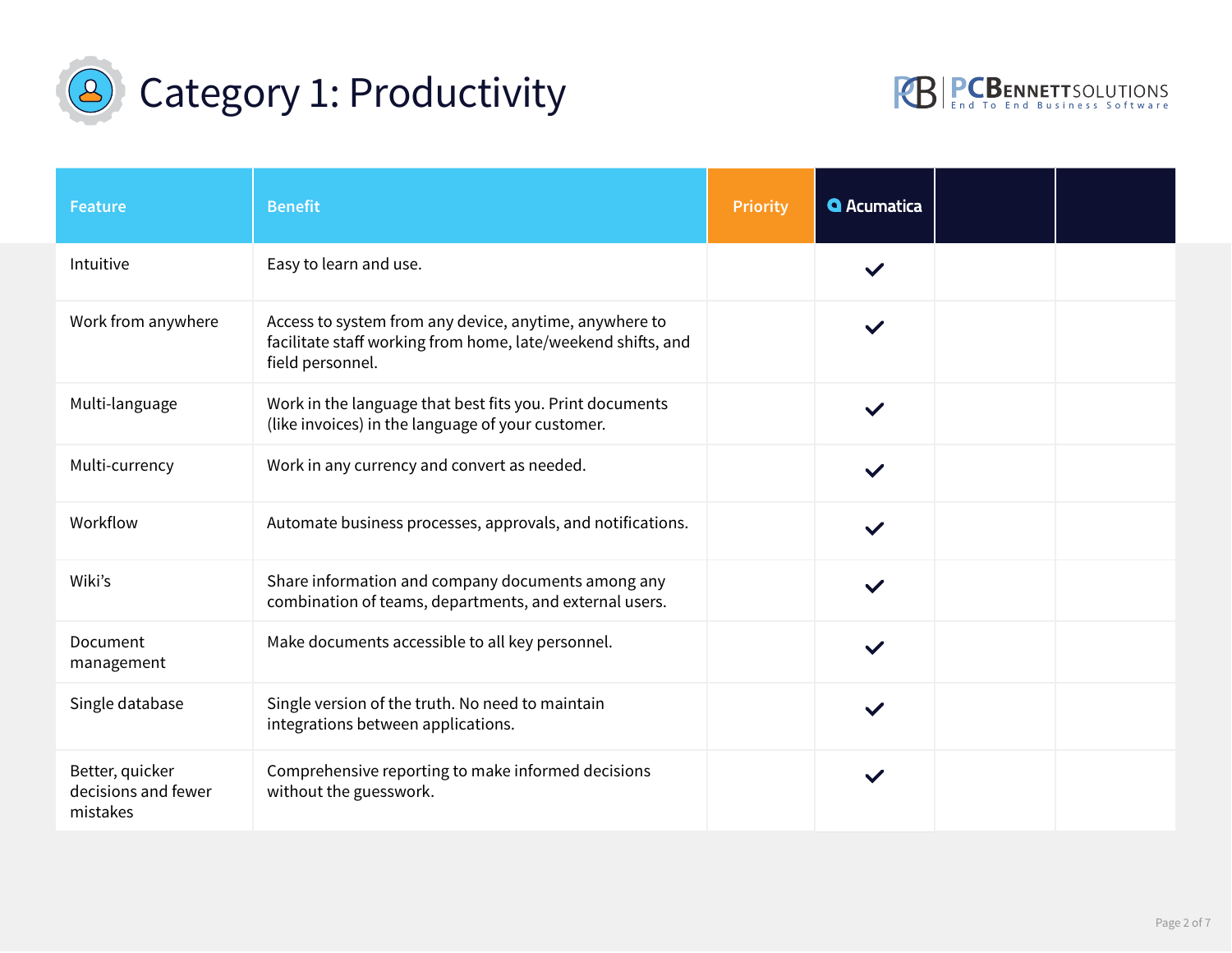



| <b>Feature</b>                                                           | <b>Benefit</b>                                                                                                                                                                                                         | <b>Priority</b>                   | <b>Q</b> Acumatica |  |
|--------------------------------------------------------------------------|------------------------------------------------------------------------------------------------------------------------------------------------------------------------------------------------------------------------|-----------------------------------|--------------------|--|
| Multi-site                                                               | Support multi-company, multi-warehouse, and international<br>companies, including financial consolidations, intercompany<br>eliminations, and reconciliations.                                                         | $\left  \mathbf{v} \right $       | $\checkmark$       |  |
| Financial management                                                     | Support standard accounting functions, including General<br>Ledger, Payroll, Cash Management, Tax management,<br>Project Accounting, and more.                                                                         | $\vert \textbf{I} \vert$          | $\checkmark$       |  |
| Quote-to-cash                                                            | Create quotes, convert to sales order, check inventory<br>availability, run capable-to-promise (CTP), perform credit<br>check, pick, pack, ship, invoice, and collect payment.                                         | $\boxed{\phantom{1}}$             | $\checkmark$       |  |
| Procure-to-pay                                                           | Create requisitions, obtain approvals, convert to purchase<br>order, receive inventory, receive invoice, match and pay.                                                                                                | $\left  \rule{0pt}{10pt} \right.$ | $\checkmark$       |  |
| Reporting                                                                | The system includes integrated reporting tools that allow<br>data analysis while honoring global security settings.<br>Reporting tools automatically include custom fields.                                            | $\vert \cdot \vert$               | $\checkmark$       |  |
| Industry support                                                         | Support specific industries including Services (Business and<br>Field), Wholesale Distribution (Durable and Nondurable),<br>Discrete Manufacturing (MTS, MTO, ETO, and Batch),<br>eCommerce, Retail, and Construction. | $\vert \vert$                     | $\checkmark$       |  |
| Strong third-party<br>software support<br>to extend product<br>functions | Access to library of enhancements available to extend the<br>functionality of the product to meet your unique business<br>needs.                                                                                       | $\vert \cdot \vert$               | $\checkmark$       |  |
| CRM combined with<br><b>ERP</b>                                          | Share a single database between ERP and CRM - no need to<br>synchronize two databases with the same information.                                                                                                       | $\vert \textbf{v} \vert$          |                    |  |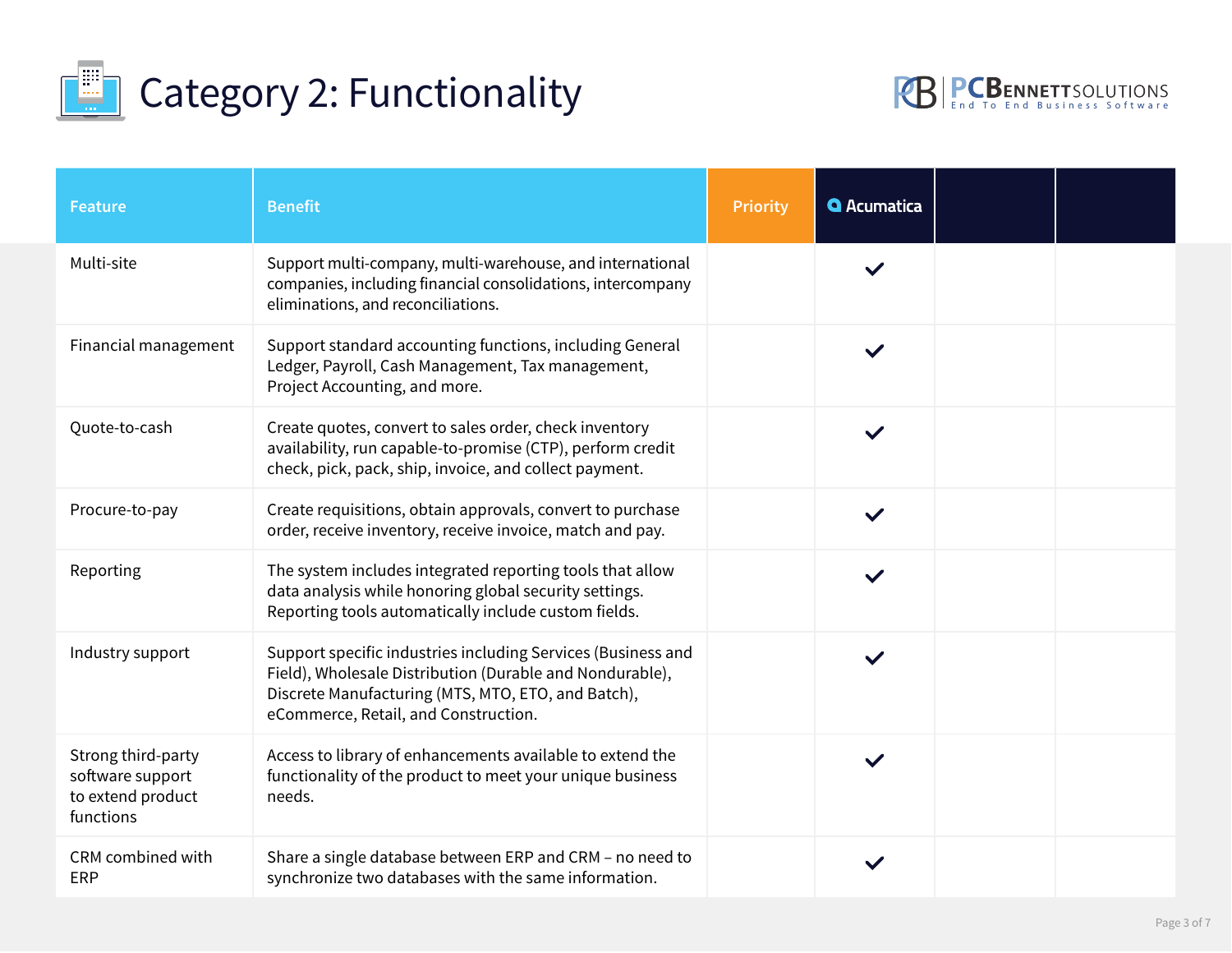



| <b>Feature</b>                             | <b>Benefit</b>                                                                                                                                                                                                                                           | <b>Priority</b> | <b>Q</b> Acumatica |  |
|--------------------------------------------|----------------------------------------------------------------------------------------------------------------------------------------------------------------------------------------------------------------------------------------------------------|-----------------|--------------------|--|
| <b>Integrated Business</b><br>Intelligence | Go beyond spreadsheets and use integrated BI and<br>Analytics to understand what the financial and customer<br>data is really telling you so you can make informed,<br>actionable decisions.                                                             |                 | $\checkmark$       |  |
| Integrated eCommerce                       | Link online orders to your ERP and CRM. Track all sales,<br>manage inventory in real time, collect the correct sales<br>tax for multi-state sales, and more. Integrates with major<br>eCommerce platforms, such as BigCommerce, Magento,<br>and Shopify. |                 | $\checkmark$       |  |



| Feature           | <b>Benefit</b>                                                                                                                                                                                         | <b>Priority</b>      | <b>Q</b> Acumatica |  |
|-------------------|--------------------------------------------------------------------------------------------------------------------------------------------------------------------------------------------------------|----------------------|--------------------|--|
| True cloud        | All functionality is accessible through the internet using<br>a standard browser without the need for any software<br>installation on the user's device. No additional software<br>licensing required. |                      |                    |  |
| Responsive design | View and interact with every page of the application on any<br>device with a minimum of resizing, panning, or scrolling.                                                                               | $\blacktriangledown$ |                    |  |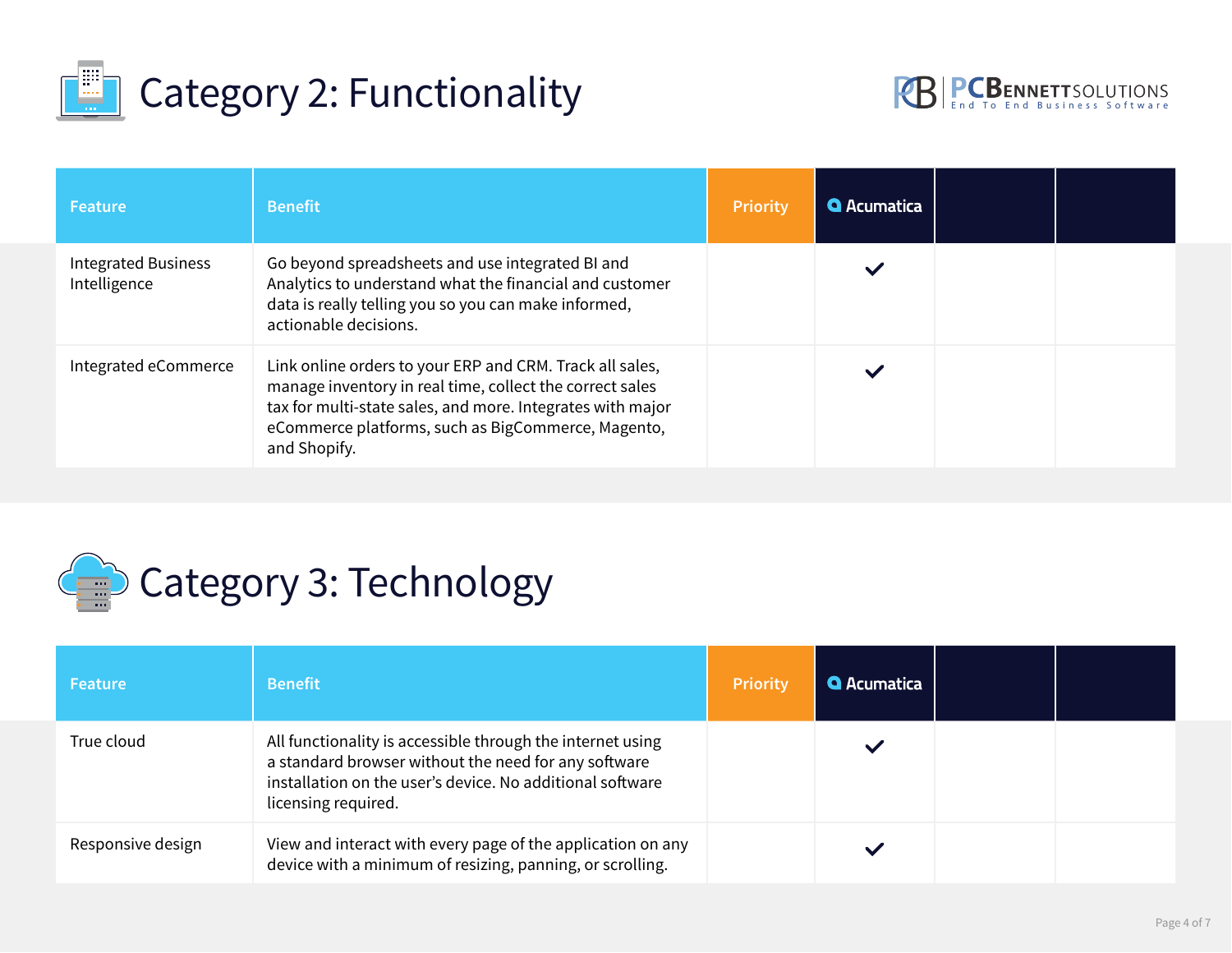



| <b>Feature</b>                                 | <b>Benefit</b>                                                                                                                                                                                    | <b>Priority</b>             | <b>Q</b> Acumatica |  |
|------------------------------------------------|---------------------------------------------------------------------------------------------------------------------------------------------------------------------------------------------------|-----------------------------|--------------------|--|
| User interface                                 | Modern look and feel. Customize screens and dashboards.<br>Easy access to tasks with minimal clicks and intuitive<br>workflow.                                                                    |                             |                    |  |
| Mobile app                                     | Equip office and field staff with easy-to-use functions on<br>phones and tablets for routine transactions with barcode<br>scanning for warehouse management, manufacturing, and<br>field service. | $\vert \textbf{v} \vert$    | $\checkmark$       |  |
| Customizable and<br>flexible                   | Ability to modify and customize business logic to meet your<br>company's unique requirements.                                                                                                     | $\left  \cdot \right $      |                    |  |
| Customization using<br>industry standard tools | Perform customizations using industry standard tools<br>and programming languages without requiring the use of<br>proprietary languages or compilers.                                             | $\vert \mathbf{v} \vert$    |                    |  |
| Full relational database                       | All system data stored in a relational SQL database. Query<br>data for reporting, BI, financial statements, audits, and more.                                                                     | $\left  \mathbf{v} \right $ |                    |  |
| Database export                                | Access and export relational versions of all data for<br>reporting, backup, and transfer.                                                                                                         | $\left  \cdot \right $      | $\checkmark$       |  |
| Upgrade on your<br>schedule                    | Ability to plan upgrades at dates and times that are<br>convenient to you and your company - not the ERP vendor.                                                                                  | $\left  \cdot \right $      |                    |  |
| Artificial Intelligence                        | Streamline business processes with built-in machine<br>learning, e.g., automatically entering expense report details<br>from expense receipt photos.                                              | $\vert \vert$               | $\checkmark$       |  |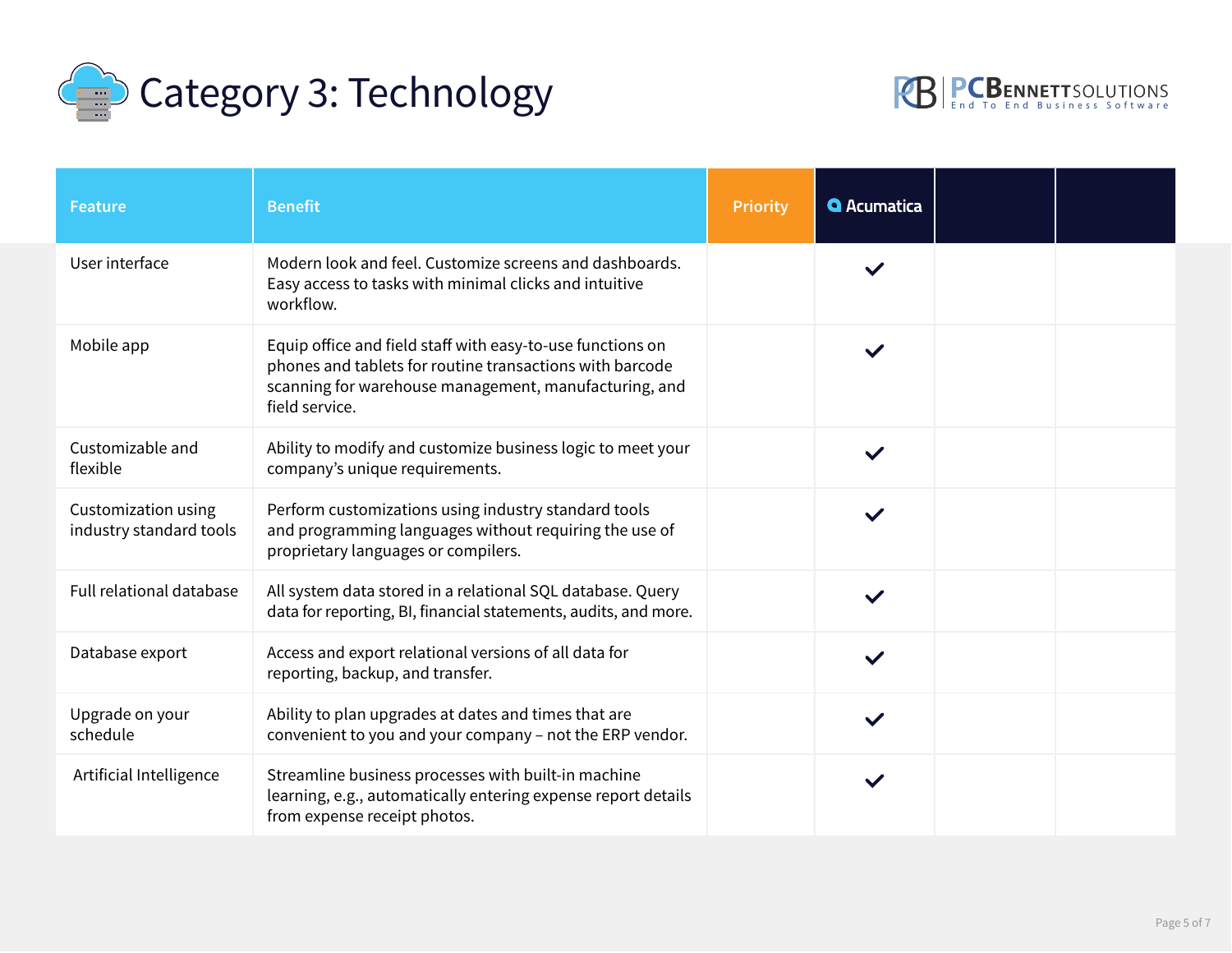



| <b>Feature</b>                                        | <b>Benefit</b>                                                                                                                                                                                                                                                                                                                                                                                                                   | <b>Priority</b>                   | <b>Q</b> Acumatica |  |
|-------------------------------------------------------|----------------------------------------------------------------------------------------------------------------------------------------------------------------------------------------------------------------------------------------------------------------------------------------------------------------------------------------------------------------------------------------------------------------------------------|-----------------------------------|--------------------|--|
| Low Total Cost of<br>Ownership (TCO)                  | Reduce the total cost of ownership over the foreseeable<br>lifetime of the product (at a minimum 3-5 years), including<br>licensing, support, hardware, upgrade, and hosting costs.<br>Be sure to add the cost of additional products required to<br>run the system (web server, eCommerce platform, database<br>server, collaboration tools, CRM, etc.), which includes all<br>required hardware, licensing, and support costs. |                                   |                    |  |
| Scale as you grow                                     | Ability to accommodate heavier volumes, more resources,<br>and more users as your business grows. Pay only for what<br>you use. Add more resources when you need them.                                                                                                                                                                                                                                                           | $\vert \mathbf{v} \vert$          |                    |  |
| Flexible licensing<br>options                         | Offers perpetual or subscription licensing (depreciable<br>capital expense versus an ongoing operating expense).                                                                                                                                                                                                                                                                                                                 | $\left  \mathbf{v} \right $       | $\checkmark$       |  |
| Multiple deployment<br>options                        | Deployment methods allow on premises in your facility,<br>private cloud of your choice, or our public cloud using<br>Amazon Web Services (AWS) or Microsoft Azure.                                                                                                                                                                                                                                                               | $\left  \rule{0pt}{10pt} \right.$ |                    |  |
| Preserve capital<br>for other business<br>initiatives | Cloud deployments reduce the need for initial cash outlay<br>for hardware and software purchases. Cloud deployments<br>reduce the amount of internal IT staff required for hardware<br>and software support and maintenance.                                                                                                                                                                                                     | $\left  \rule{0pt}{10pt} \right.$ |                    |  |
| Charged by resources<br>used, not by user             | The value of an ERP system is directly related to the<br>number of people who use it. By involving everybody<br>(including customers and vendors), businesses can digitally<br>transform.                                                                                                                                                                                                                                        | $\vert \mathbf{v} \vert$          |                    |  |